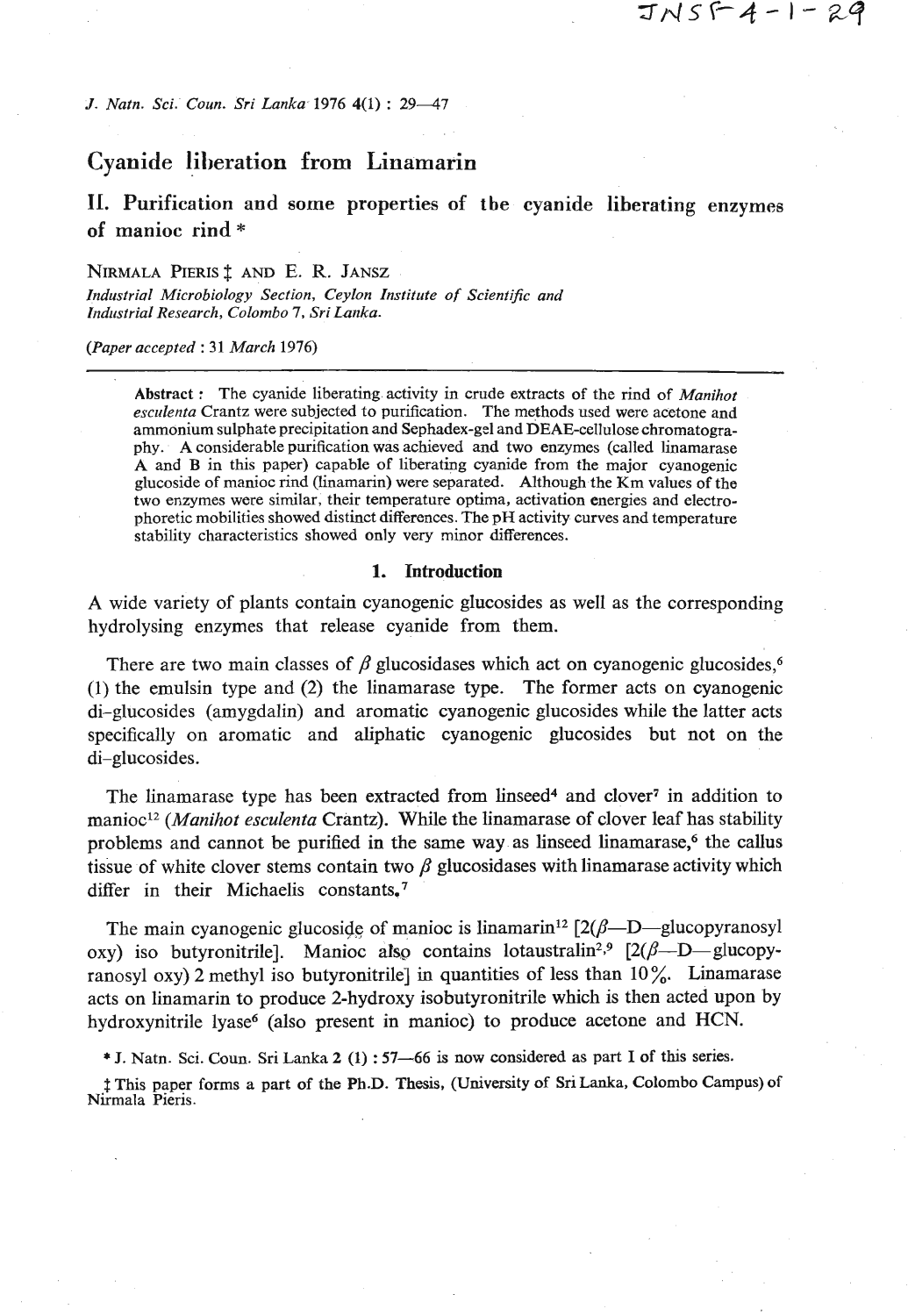#### 30 *Nirmala Pieris and E. R. Jansz*

I !

poderne vzerič

Studies on the linamarase from the rind of manioc by  $Wood<sup>12</sup>$  (with a purified enzyme preparation of about  $5-10$  fold purification) showed that the enzyme had a pH optimum of 5.5 and that it was inhibited by **6-** gluconolactone. In this study, the linamarase activity of manioc rind extracts have been subjected to more extensive purification and two enzymes capable of hydrolysing linamarin were separated. Neither of these two enzymes show a pH activity curve similar to that reported by Wood.12 Although the two enzymes have similar Michaelis constants, they have different activation energies and electrophoretic mobilities.

#### **2. Experimental**

# **2.** Experimental and the setting of the **2.1 Purification of linamarase 2.1** *2.1 2.1 2.1 2.1 2.1 2.1* **<b>***2.1 2.1 2.1 2.1* **<b>***2.1 2.1 2.1 2.1* **<b>***2.1 2.1 2.1 2.1* **<b>**

#### 2.1 .l. *Acetone precipitation*

Crude extracts of linamarase were prepared by the method of  $Wood<sup>12</sup>$  using manioc rind. The method involves homogenisation of the tissue in acetate buffer  $(0.1M)$ followed by precipitation with  $70\%$  acetone. The precipitate was extracted with acetate buffer  $(0.2M)$  and the resulting aqueous solution was used for further purification. **Contractor** Products

#### 2.1.2 *Salt precipitation*

 $(NH_4)$ , SO<sub>4</sub> precipitation was used for fractionation. The  $40\%$  -65% saturated fractions contained most of the cyanide liberating activity.

#### 2.1.3. Sephadex-gel chromatography

Sephadex  $\zeta$ G-100) equilibrated in 0.1M acetate buffer, was packed into a column to give a bed of height 43 cm and diameter 2 cm. **A.** 30 ml sample of enzyme extract  $(\sim 1000 \mu \text{moles CN-/min})$  was introduced into the column and eluted with 0.1M acetate buffer (pH 5.5) containing 0.2M NaC1, *3* ml fractions were collected at aq elution rate of 18 ml/h.

#### 2.1.4. *DEAE cellulose chromatography*

Fifteen ml of the dialysed enzyme extract  $(-600 \mu \text{moles CN} -/\text{min})$  in 0.01M acetate buffer (pH 5.5) was introduced into a DEAE-cellulose column of bed volume 34 ml. The column was eluted using the following eluents at a rate of  $25 \text{ m}$ /h.

 $(1)$ , 0.01M acetate-buffer (pH 5.5) (50 ml)

(2) 0.01 $\mathbf{M}$  actate buffer containing 0.1 $\mathbf{M}$  NaCl (15 ml)  $(3.01\text{ N}\cdot\text{m})$ 

**(3)** 0.01M acetate buffer and 0.15M NaCl (15 ml)

 $r_1$   $r_2$   $r_3$   $r_4$   $r_5$   $r_6$   $r_7$   $r_8$   $r_9$   $r_9$   $r_1$   $r_2$   $r_3$   $r_4$   $r_5$   $r_6$   $r_7$   $r_8$   $r_9$   $r_1$   $r_2$   $r_3$   $r_4$   $r_5$   $r_7$   $r_8$   $r_9$   $r_9$   $r_9$   $r_1$   $r_2$   $r_3$   $r_4$   $r_5$   $r_7$   $r_8$   $r_9$ 

 $(5)$ <sup> $\degree$ </sup> 0.01M acetate buffer and 0.25M NaCl (15 ml)

 $(6)$  **0.01M acetate buffer and 0.3M NaCP**  $(30 \text{ ml})$  **just and**  $(30 \text{ ml})$ % - ,I , **f- ((-79** ,I '9.OlM ,acetate buffer .a& O.BM **MaCl.** (30 8 ml) . . .,, . , . .a **<sup>i</sup>**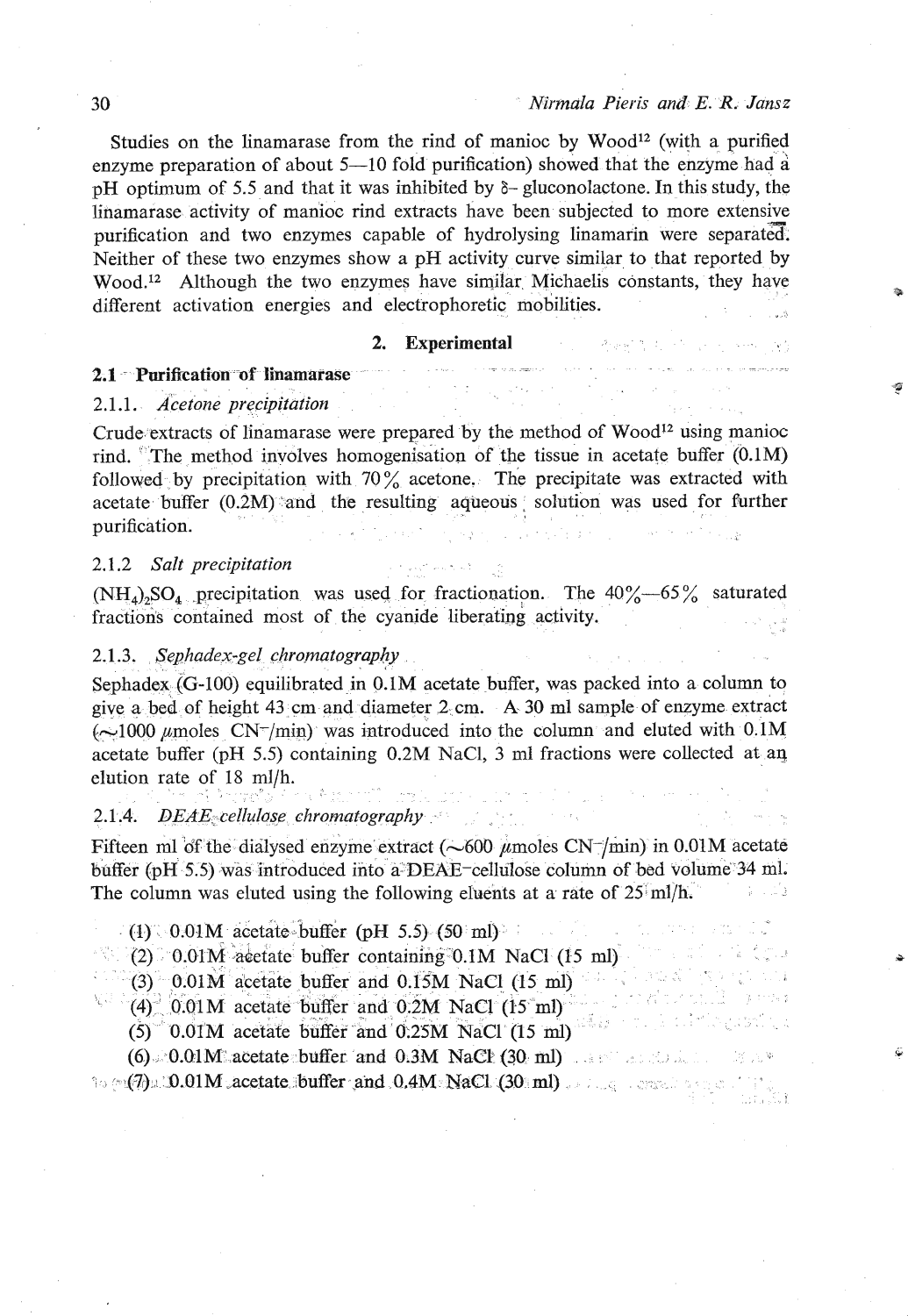## *Cyanide libergtion from Linamarin* **3** 1

The first 75 ml (which contained no enzyme activity) was discarded, following which 50 fractions of 2 ml were collected.

#### 2.1.5. *Electrophoretic mobility*

This was done using an Elphor power pack and tank. The purified fractions  $(\sim 200 \mu g$ protein) A and B were streaked on Whatman No. 1 chromatography (9.5  $\times$  4 cm) paper and electrophoresis was conducted at **200V** (60 **mA)** for 13 h. in 0.025 M acetate buffer (pH 5.9). The protein bands were detected using Amido Black  $10B^{13}$ The corresponding areas on unstained paper were tested for linamarase activity by incubation with linamarin, testing for cyanide with the picrate-sodium carbonate reagent.<sup>12</sup>

## **2.2** Purification **of** linamarin

The glucoside was prepared by the method of Wood.<sup>12</sup> The product obtained was further purified by paper chromatography using solvents capable of separating linamarin and lotaustralin. Approximately  $\Omega$ .  $\mu$  moles of the glucoside was streaked on Whatman No. 1 paper and chromatographed using propanol : water  $(70 : 30)$ .<br>Two bands were observed on spraving with AgNO, reagent.<sup>14</sup> These bands were Two bands were observed on spraying with AgNO, reagent.<sup>14</sup> eluted with butanol : acetic acid : water (60 : 15 : 25) and restreaked on Whatman No. 1 chromatography paper. Chromatography of this material with ethyl methyl ketone : acetone : water (30 : 10 : *6)* as solvent resulted in two AgNO, positive spots of  $R_f$  values 0.71 and 0.51. The latter spot did not give a cyanide positive reaction with linamarase. The cyanide positive spot was eluted with acetone and chromatographed once again in the above solvent system to test for purity. This resulted in one spot with AgNO, reagent but with a **Rf** value corresponding to that of lotaustralin as reported by Butler and Conn.<sup>4</sup> This gave a positive cyanide reaction after incubation with linamarase.

In order to confirm the identity of the glucoside, linamarin (20 mg) was hydrolysed with linamarase (1 unit) for  $\frac{1}{2}$  h. and heated at 100°C while aspirating with N<sub>2</sub>. The volatile ketone was trapped as a 2 : 4 dinitrophenyl-hydrazone and chromatographed (n heptane saturated with methanol) with the  $2 : 4$  dinitrophenylhydrazones of acetone and propanone. These chromatographic studies showed that the only ketone formed by the hydrolysis of the glucoside was acetone and therefore that the glucoside was linamarin and not lotaustralin.

The purity of the glucoside was confirmed by quantitative estimation of the amount of HCN and glucose liberated from a known weight of linamarin. Linamarin (3.48  $\mu$  moles) incubated with 1 unit linamarase for 3 **h**. liberated 3.44 $\pm$  0.10  $\mu$  moles  $CN^-$ . Linamarin (1.74  $\mu$  moles) incubated for a similar period with linamarase liberated 1.70  $\pm$  0.04  $\mu$  moles glucose. Glucose was estimated by the method, modified from Nelson<sup>11</sup> using the appropriate standard curve at 730 nm. **The M.P.**;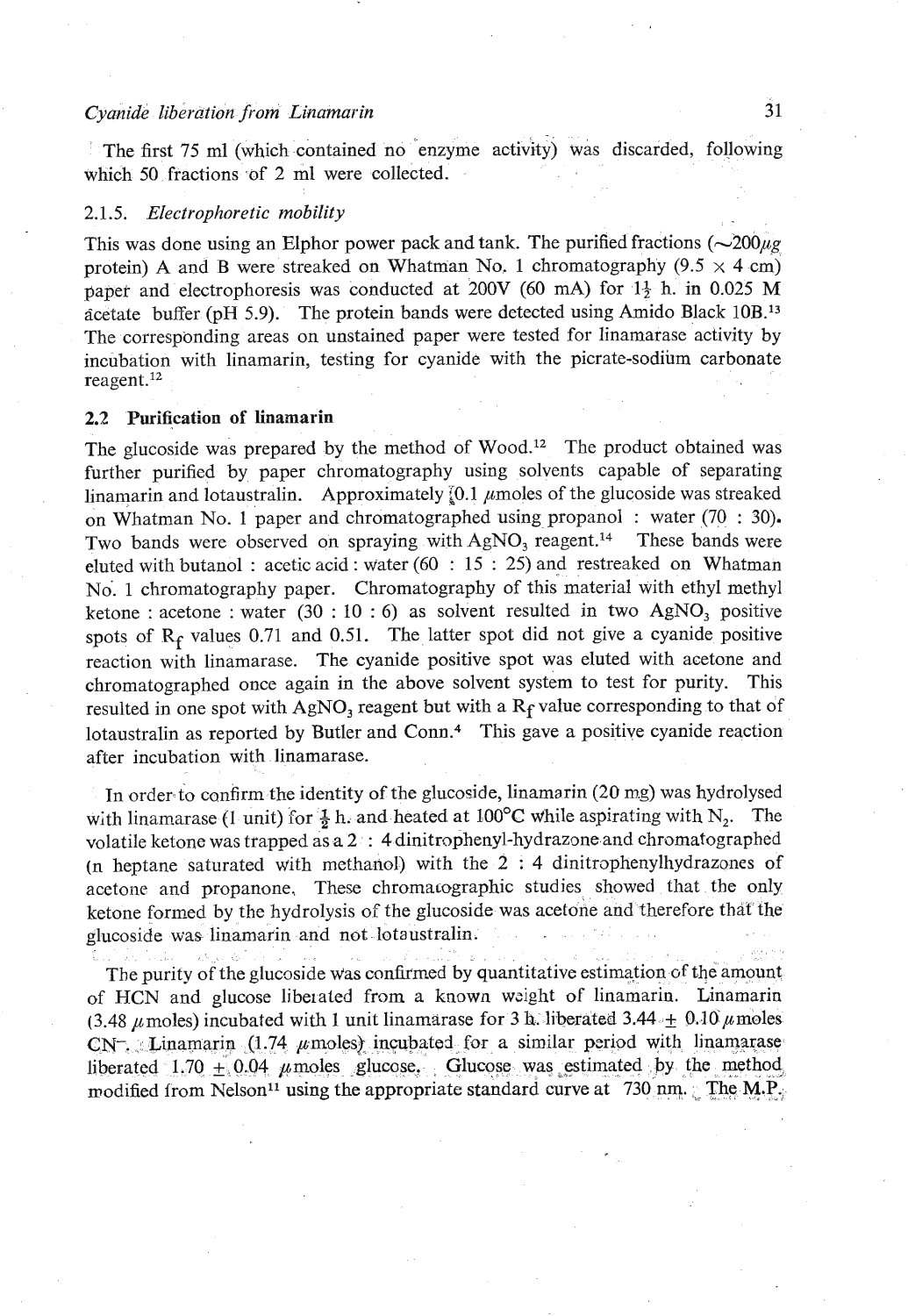of linamarin used was 138.6"C (uncorr.). Values of the M.P. of linamarin reported as  $138^{\circ}$ C (uncorr.) for the product isolated from manioc<sup>12</sup> and  $140-142^{\circ}$  (corr.) for the synthetic product.12

#### **3.3.** Enzyme activity

Enzyme activity is expressed as  $\mu$  moles CN- released/min. 1 unit of activity being the  $\mu$  moles CN<sup>--</sup> released in 1 min. Enzyme activity was measured in two ways : (1) relative activity by "syringe method" (as described previously)<sup>10</sup> (2) true activity<sup>\*</sup> In the "syringe" method, concentration of the glucoside was 4 mM and was therefore only an estimation of relative activity since the rate of reaction was about **70%** Vm. Rates were calculated by following a time course of the reaction and using the linear **<sup>35</sup>** part of the curve. Calculation using this method is termed "relative activity" in this paper and has been used in order to get a time course of the reaction without the use of large quantities of substrate. The true activity of the enzyme was measured using substrate concentration of 25 mM in a reaction volume of  $0.3-0.4$  ml (all other conditions remaining the same). The reaction was stopped after about 10-15  $\mu$ g (0.5  $\mu$  mole) of cyanide was liberated and activity was calculated in these instances with only one incubation time. The latter method was used mainly for the assay of the fractions from columns.

#### 2.4. Protein estimation

Protein was estimated using the Folin Ciocalteu Reagent.<sup>8</sup> A standard curve (casein) was used for the estimation.

#### 2.5. Properties of enzymes

#### 2.5.1. *Micnaelis constants*

The kinetic characteristics of the enzymes were studied using the "syringe method"<sup>10</sup> at linamarin concentrations ranging from  $0.4$  mM to  $4.0$  mM. Linamarase activity used was about 0.4 units. Reaction volumes of 5 ml and 10 **ml** and aliquots of 1 ml and 2 ml were used for 1-4 mM and 0.4 to 1 **mM** concentrations respectively. The experiments were done at 29°C and pH **5.6.** 

#### 2.5.2. *pH activity curve.*

The reaction mixtures contained linamarin **(25 mM)** citrate **buffer (0.1M)** and linamarase (approx. 0.4 units), in a reaction volume of **0.32** ml. The temperature of the reaction Was *29°C.* 

#### **2.5.3.** *Temperature activity curve*

The reaction mixture contained linamarin **(25** mM) citrate buffer **(pH** 5.6, 0.08 M) and linamarase (0.1 units  $CN$ -/min.). The reaction volume was 0.37 ml and reaction time was **5** min.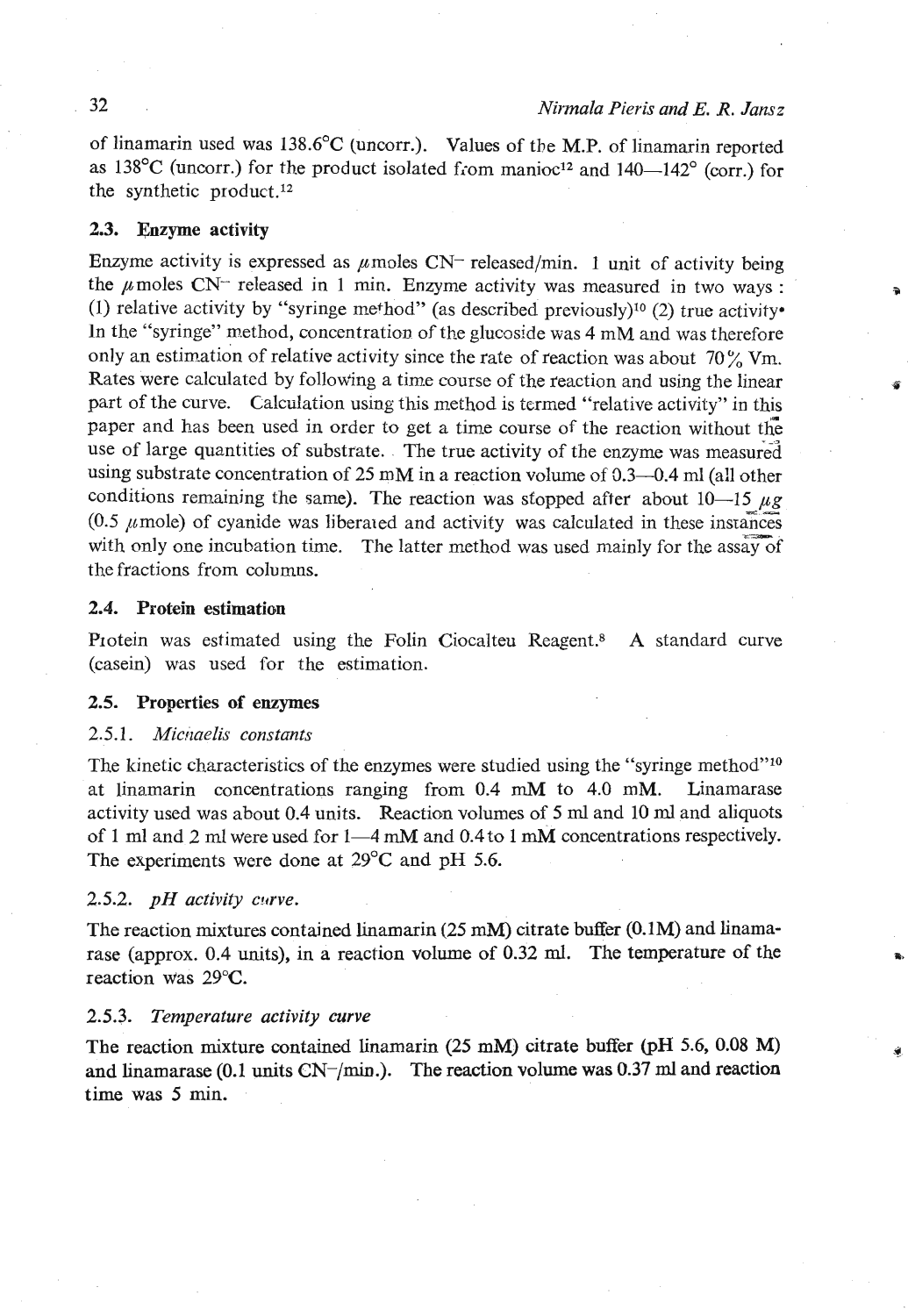#### *Cyanide liberation from Linamarin 33*

#### *2.5.4. Temperature stability*

Linamarase A and B were incubated separately for 10 min. in a thermostated waterbath. The cooled enzymes mere then incubated for 10 min. with linamarin (25 mM) and citrate buffer (pH 5.6, 0.1M) in a reaction volume of 0.43 ml.

#### **3. Results**

#### **3.1.** Purification **of linamarase**

Homogenisation in a Waring blendor resulted in the extraction of about 50% of the protein in manioc rind. On subjecting the extract of the rind to the acetone purification step of Wood,<sup>10</sup> a 6.5 fold purification was achieved while retaining 74% of the activity (Table 1A). The resulting extract can be stored at  $0-4^{\circ}C$  for several months without significant loss in activity. As the extract used for he results quoted in Table **IA** was low, it was decided to continue further purification with another extract of much higher activity. The aging process was repeated with the extract and it was found that during the storage a protein precipitate was formed (mainly in first three weeks) which was removed by centrifugation resulting in an increase in specific activity. The supernatant was then subjected to Sephadex-gel (G-100) chromatography which showed the presence of shoulders on the activity peak (Figure **1)** and suggested the presence of more than one enzyme with cyanide liberating properties. Due to this, care was taken to retain as much activity as possible, during the purification steps, in order to prevent he possible selective loss of one of these enzymes. increase in specific activity. The supernatant was then subjected to Sephadex-gel<br>
(G-100) chromatography which showed the presence of shoulders on the activity<br>
peak (Figure 1) and suggested the presence of more than one

| Step                                         | Total<br>Protein<br>(mg) | Volume<br>(ml)  | Total<br>Activity<br>$(\mu$ moles<br>$CN-/min)$ | Specific<br>Activity<br>(umoles<br>$CN$ -/mg<br>protein/min) | Fold<br>Purification | Yield<br>$\%$     |
|----------------------------------------------|--------------------------|-----------------|-------------------------------------------------|--------------------------------------------------------------|----------------------|-------------------|
| Crude extract<br>Acetone ppt<br>Centrifugate | 9.81<br>46.3<br>11.0     | 250<br>40<br>40 | 373<br>318<br>269                               | 0.38<br>0.69<br>2.45                                         | 1.8<br>6.5           | 100<br>84.5<br>74 |

Concentration by salt precipitation also resulted in an increase in specific activity. **A** detailed (NH<sub>4</sub>)<sub>2</sub> SO<sub>4</sub> precipitation profile is shown in Figure 2. After dialysis the selected fractions  $(40\% - 65\%)$  were separated on DEAF-cellulose. This resulted in the separation of two enzymes with cyanide liberating activity (Figure 3) showing specific activities of 58 and 61  $\mu$ moles CN-/mg protein/min. respectively. The enzymes which are eluted at 123 ml and 139 **ml** have been called linamarase **A** and B respectively, in the paper.

If we are permitted to assume that the enzyme preparation used in Table 1B would have had a final specific activity of *6.2* units/mg protein, then at least a 60 fold purification  $o_i$  the enzyme was achieved (Table 1B). Other studies have shown that Sephadex  $G-200$  cannot separate these two enzymes (Figure 4). While the capacity for DEAE-cellulose to do this separation is confirmed in another set of experiments

 $5 - 14865$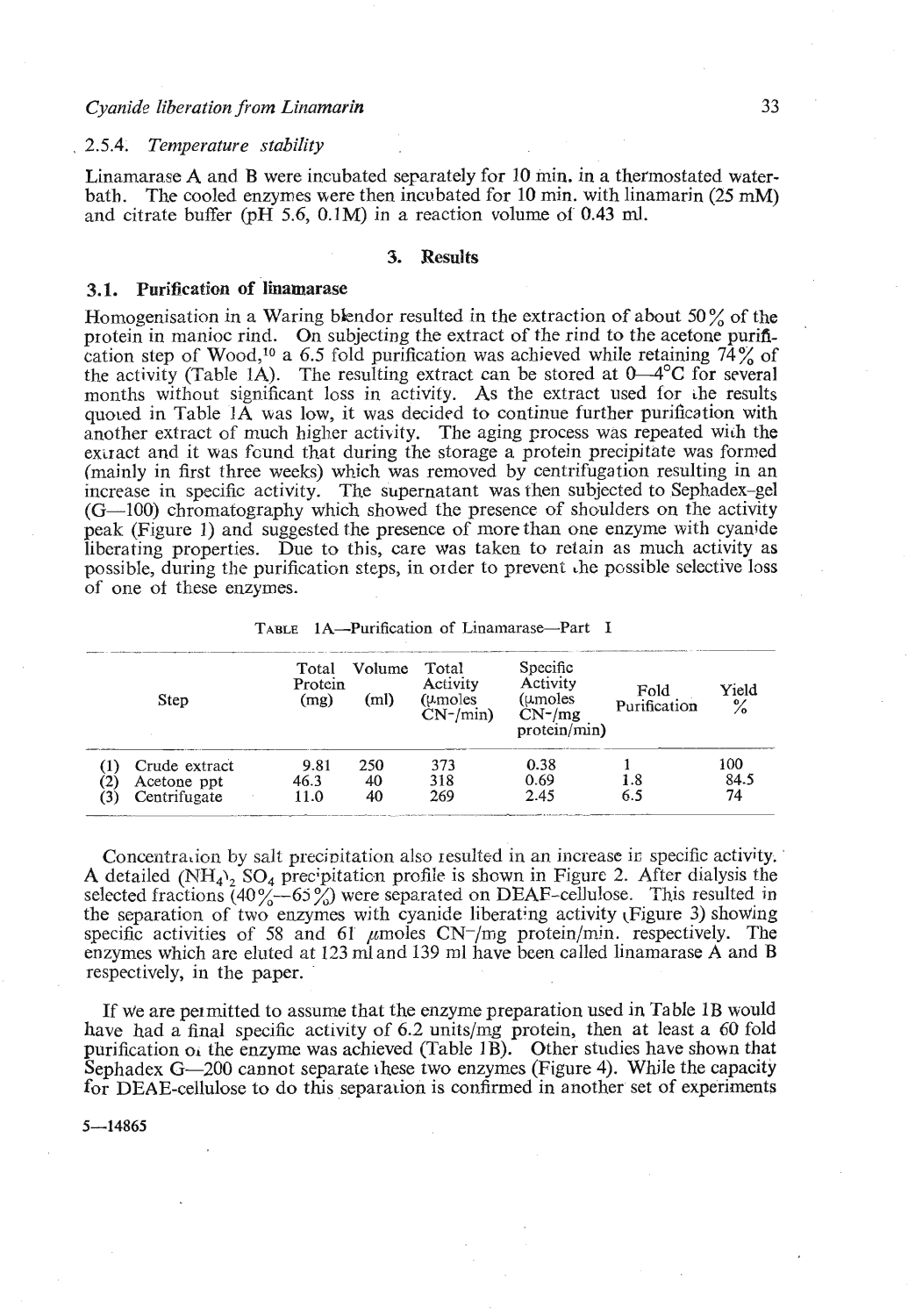(Figure 5). The different ratios of linamarase **A** and B in this experiment can probably be accounted for by the fact that DEAE-cellulose chromatography was done after **a**  much more extensive purification (where the recovery of activity was only in the order of  $6\%$ ) and the extract used had probably undergone selective loss of linamarase B.

|     | <b>Step</b>                                  | Total<br>Protein<br>(mg) | Volume<br>(m <sub>l</sub> ) | Total<br>Activity<br>(umoles<br>$CN-/min)$ | Specific<br>Activity<br>$(\mu_{\text{moles}})$<br>$CN^{-}/mg$<br>protein/min) | Fold<br>Purification | Yield<br>$\frac{6}{10}$ |
|-----|----------------------------------------------|--------------------------|-----------------------------|--------------------------------------------|-------------------------------------------------------------------------------|----------------------|-------------------------|
| (3) | Centrifugate                                 | 152                      | 30                          | 946                                        | 6.2                                                                           |                      | 100                     |
| (4) | Aging (1 month)<br>centrifugation            | 78.8                     | 30                          | 923                                        | 11.6                                                                          | 1.88                 | 98                      |
| (5) | Sephadex-gel<br>chromatography               | 50.0                     | 30.25                       | 765                                        | 15.4                                                                          | 2.50                 | 83                      |
| (6) | $(G-100)$<br>$(NH_4)_2SO_4$<br>Precipitation | 28.5                     | 14                          | 567                                        | 20.0                                                                          | 3.25                 | 61                      |
| (7) | DEAE Cellulose \ A                           | 2.5                      | 8                           | 146)<br>259                                | 58.1<br>59.7                                                                  | 9.44)<br>9.73        | 15 ۱<br>27              |
|     | B<br>chromatography                          | 1.8                      | 8                           | 113                                        |                                                                               | 10.02                | 12.                     |

**TABLE 1B-Purification of Linamarase-Part 2** 

#### **3.2 Preliminary studies on the enzyme**

Progress curves of linamarase **A** and B measured at substrate concentration of 25 **mM**  are shown in Figure 6.

The effect of concentrates on enzyme activity showed that increased concentration of protein resulted in a more than proportionate increase in activity (Figure 7). Repeated experiments showed that this increase though small was real.

#### **3.3. Michaelis constants of the enzymes**

Lineweaver-Burk plots of the enzymes (Figure 8) showed that their **Km** values were very similar, 2.2 and 2.2-2.5 respectively. The 'apparent' Vm values (not significant as enzymes were not fully purified) were 106 and  $\hat{1}$ 35  $\mu$  moles CN<sup>-</sup>/mg protein/ min. respectively.

#### **3.4 Effect of pH on enzymic activity**

Both enzymes had very similar pH-activity curves, with broad optima from pH 5.6 to 6.6. Enzyme B appeared to have a peak at about pH 6.2 but this peak was small and not significant as the error in estimation of the method of assay was in the order of  $5\%$  (Figure 9).

#### **3.5. Effect of temperature on enzyme activity**

Linamarase **A** and B have different activation energies, 5.7 Cal/mole and **3.3** Cal/mole respectively (Figure 10). Although the rates of reaction of linamarase **A** and B declined at  $45^{\circ}$ C and  $65^{\circ}$ C respectively, temperature stability studies in the absence of linamarin showed that the enzymes were 50% deactivated at 60° and 62°C respectively (Figure 11).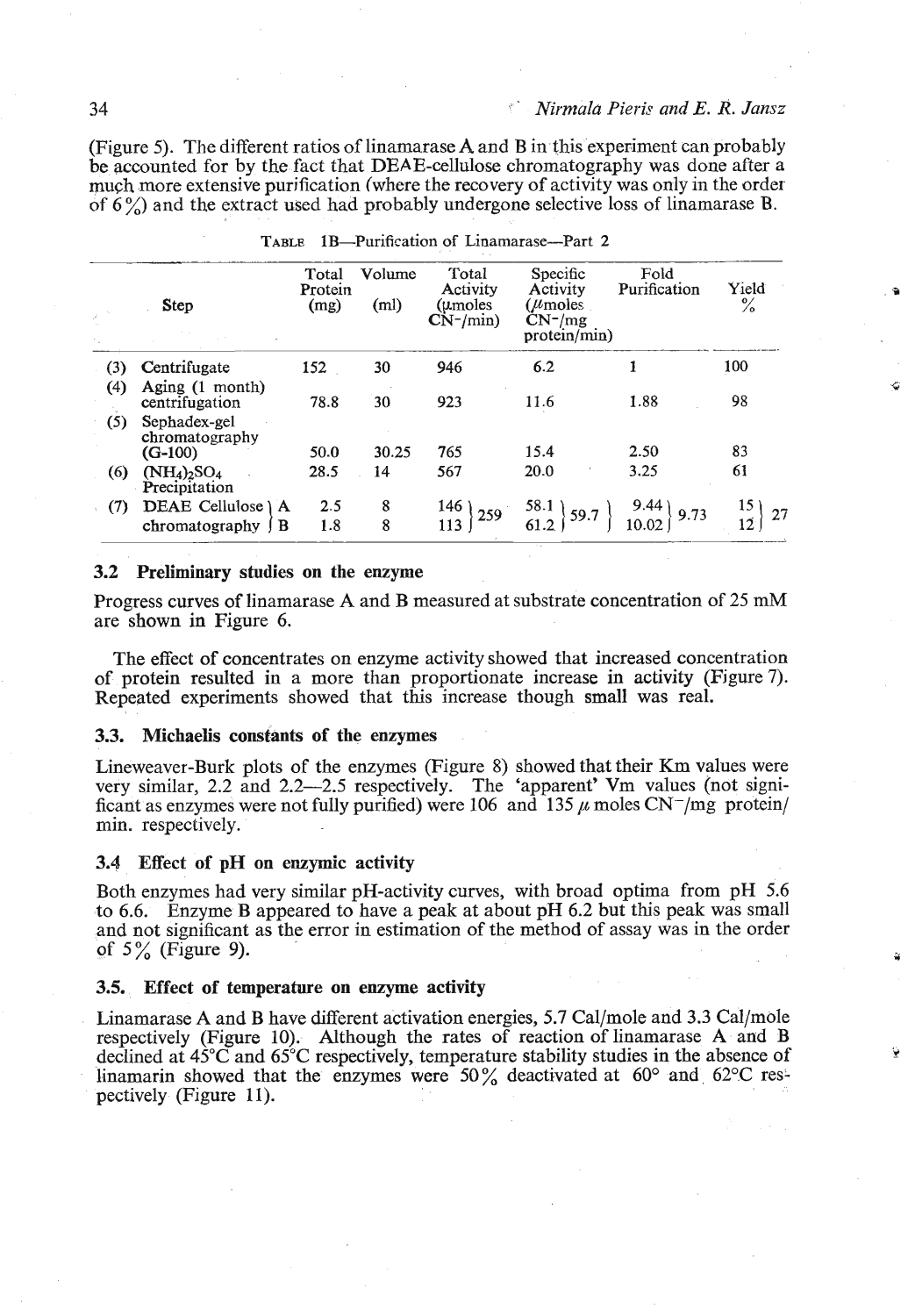



 $35^\circ$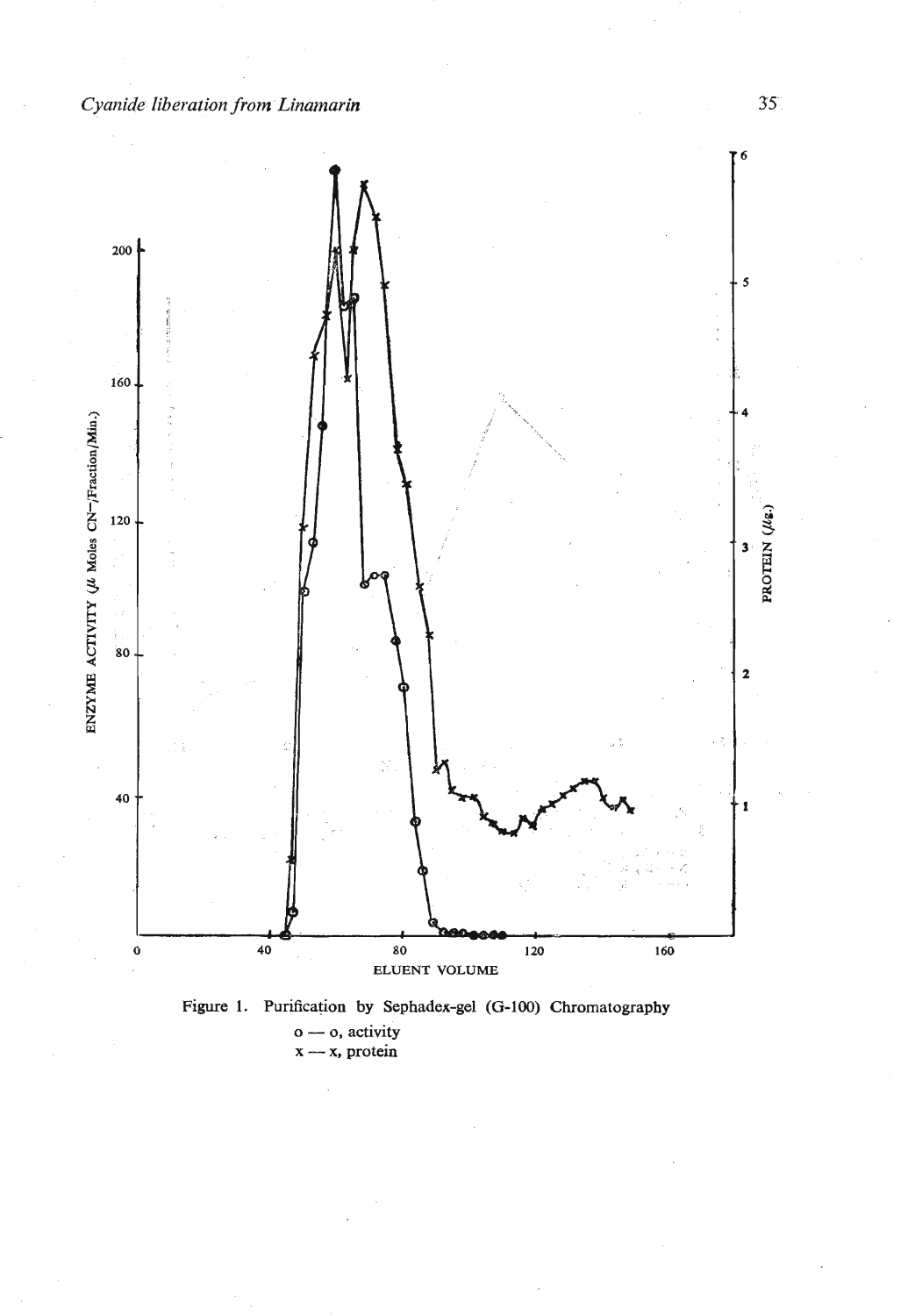

**Figure 2. Salt precipitation profile** 

**Ammonium sulphate was used as the precipitant. The figure above shows**  $\%$  **protein precipitated at varying degrees of saturation of the protein extract.**  $\sigma \to 0$ **, protein**  $\mathbf{x} = \mathbf{x}$ **, activity** 

**c** computated at varying degion-<br>  $x - x$ , activity<br> **a** - **e**, specific activity.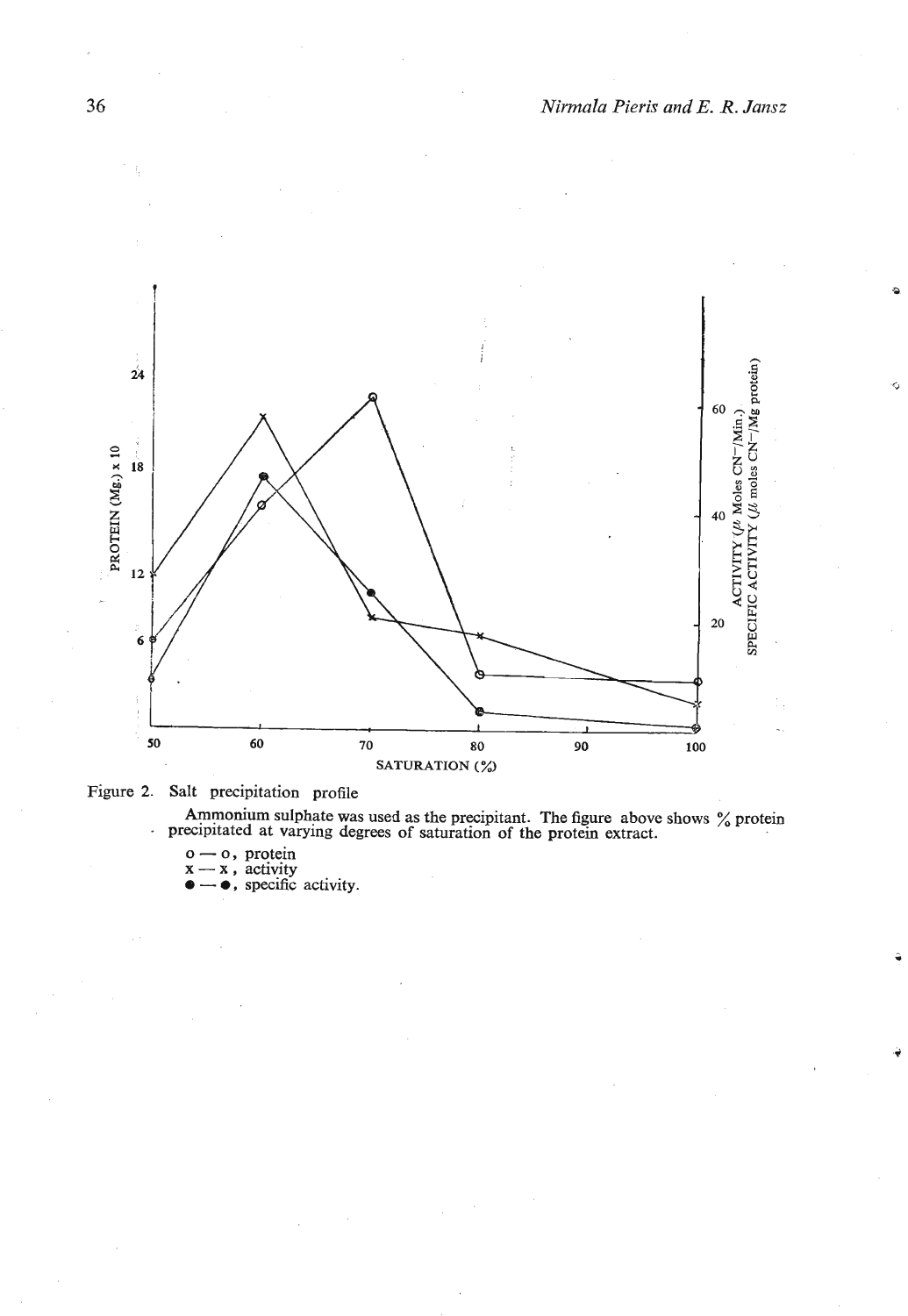



 $\mathbf{o}$  - **o**, activity  $\mathbf{x}$  - **x**, protein

37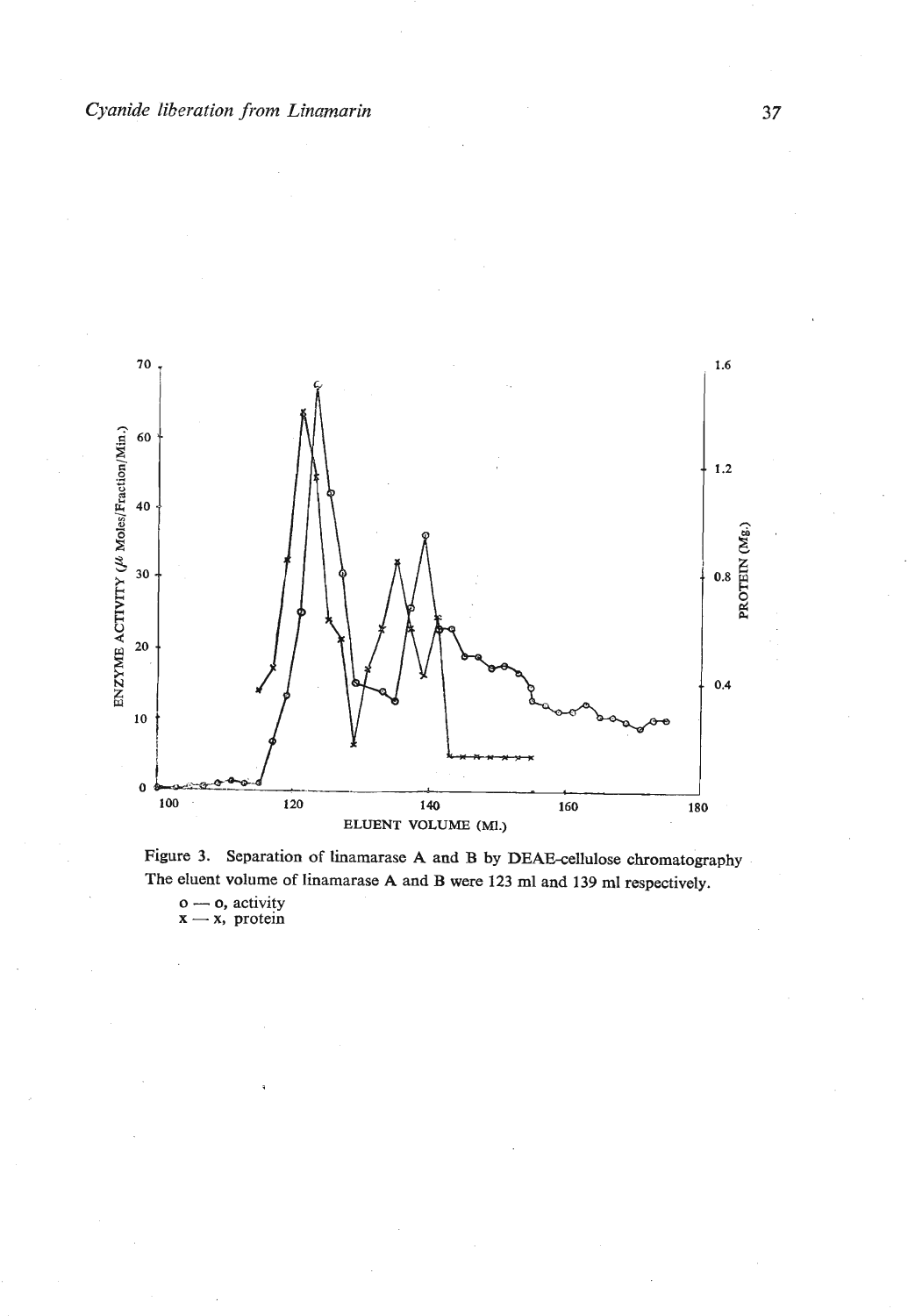

Column height, 45 cm; column diameter, 2 cm; sample size, 6 ml; eluent rate, 9 ml/hr. Other details as in 2.1.3. Figure 4. Activity peak obtained using Sephadex-gel (G-200) chromatography.

38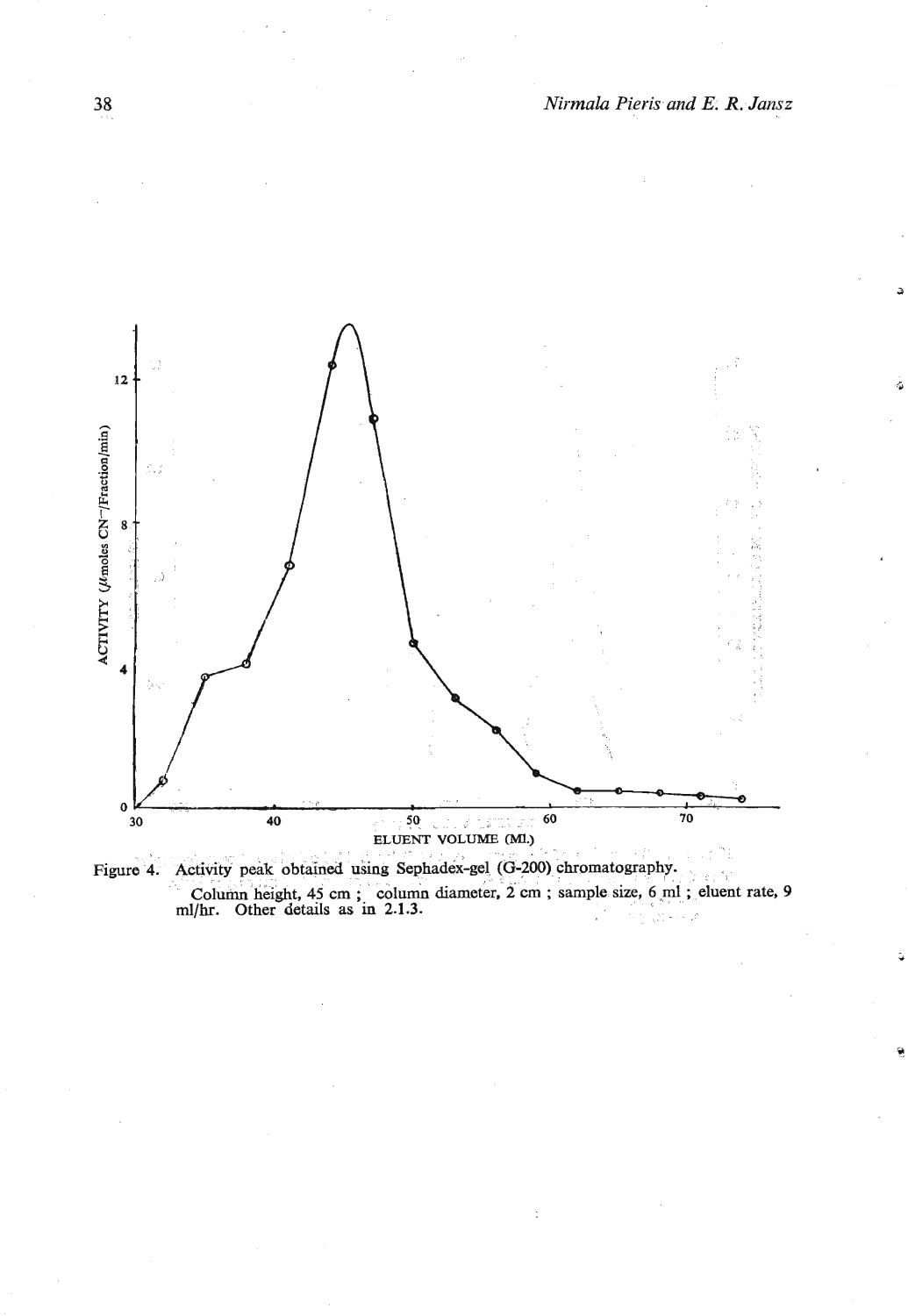



Volume of column, 35 cm; sample size, 3.7 ml; eluent rate, 25 ml/hr. Eluents<br>used 0.01 M acetate buffer containing NaCl in the following set of concentrations<br>(i) no NaCl (50 ml). (ii) 0.1 M (30 ml). (iii) 0.2 M (30 ml). **(v) 0.5 M (30 ml).**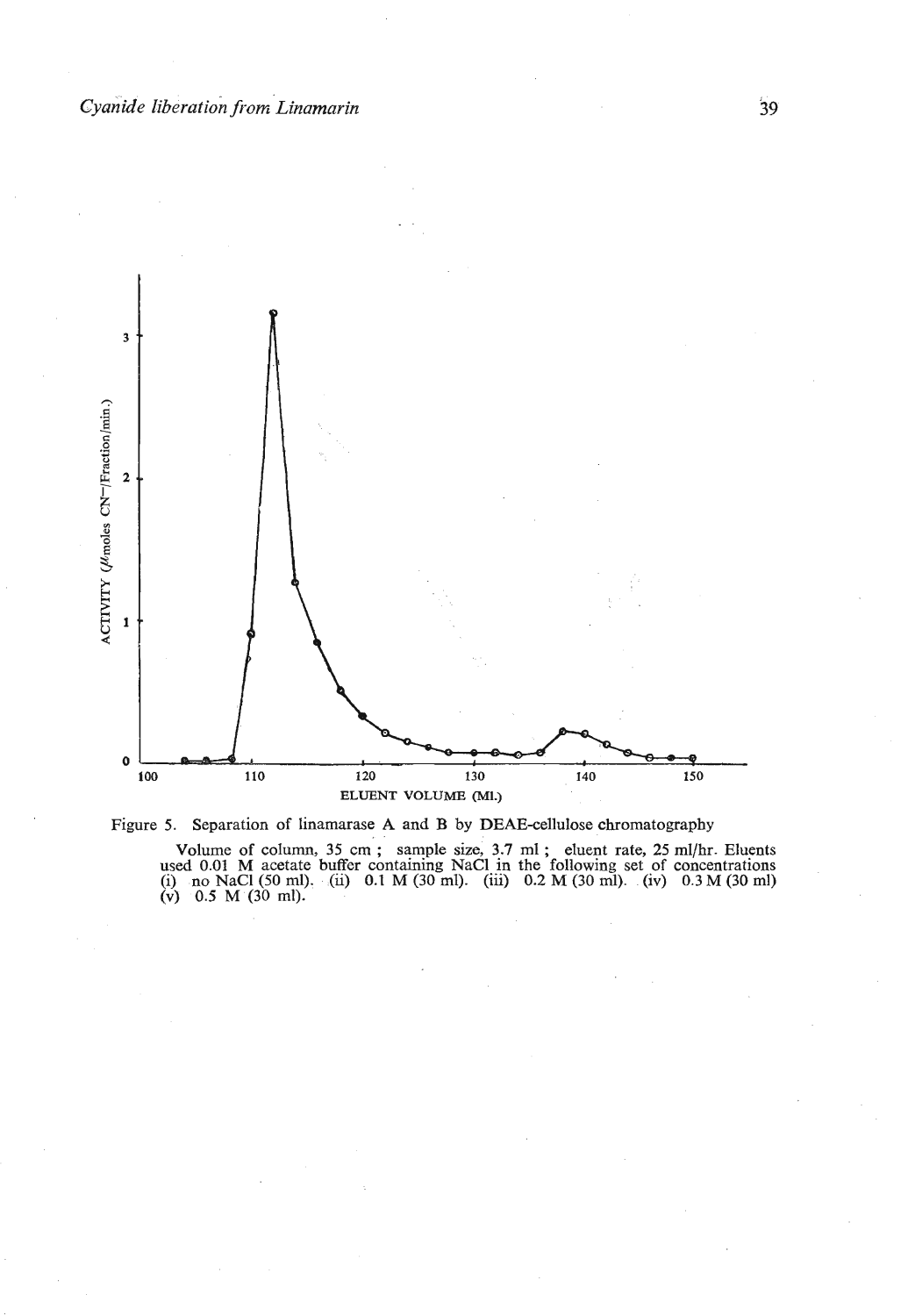

Figure 6. Time course of initial reaction by linamarase A and B.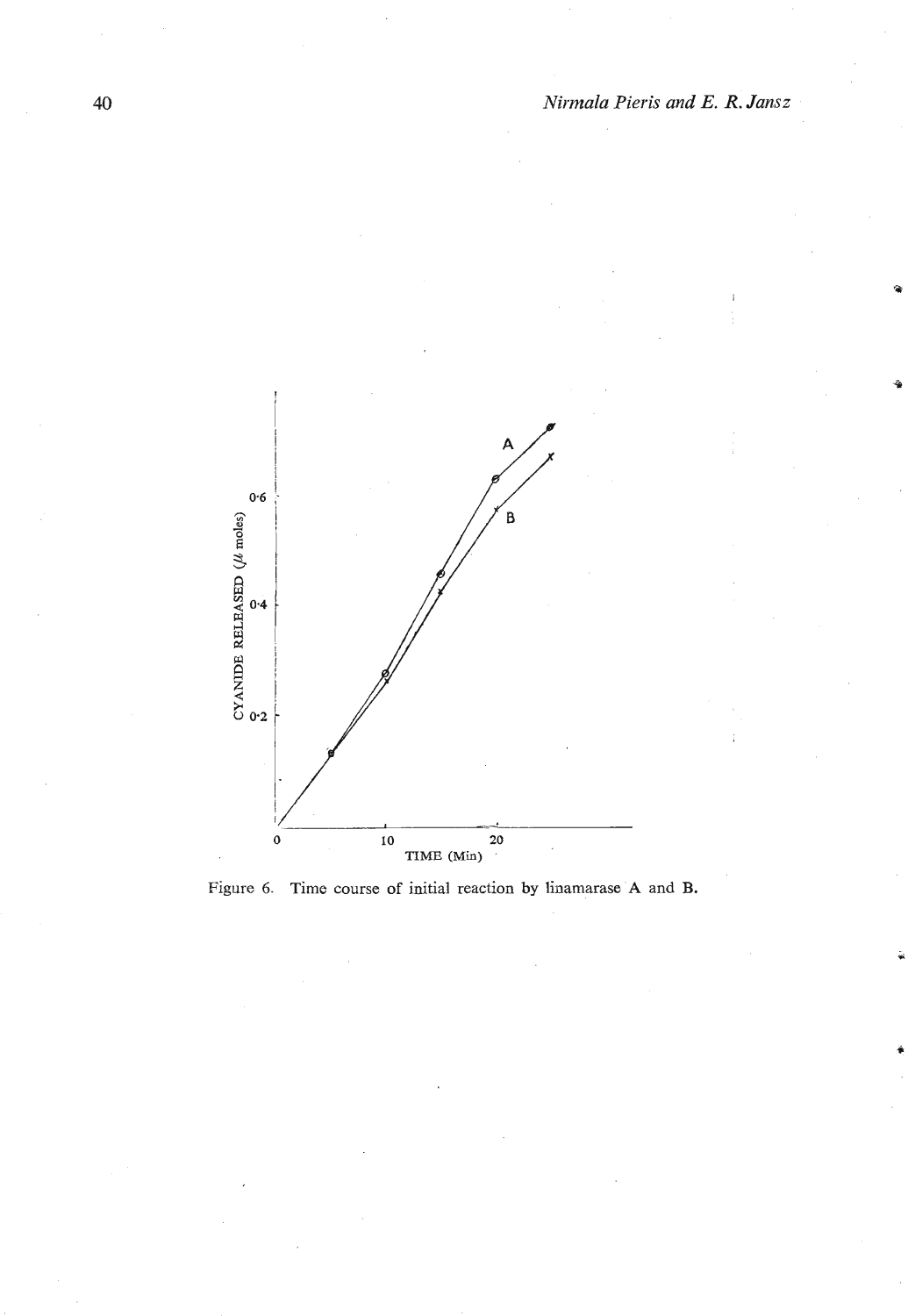

Figure 7. Effect of concentration on activity of linamarase A and B.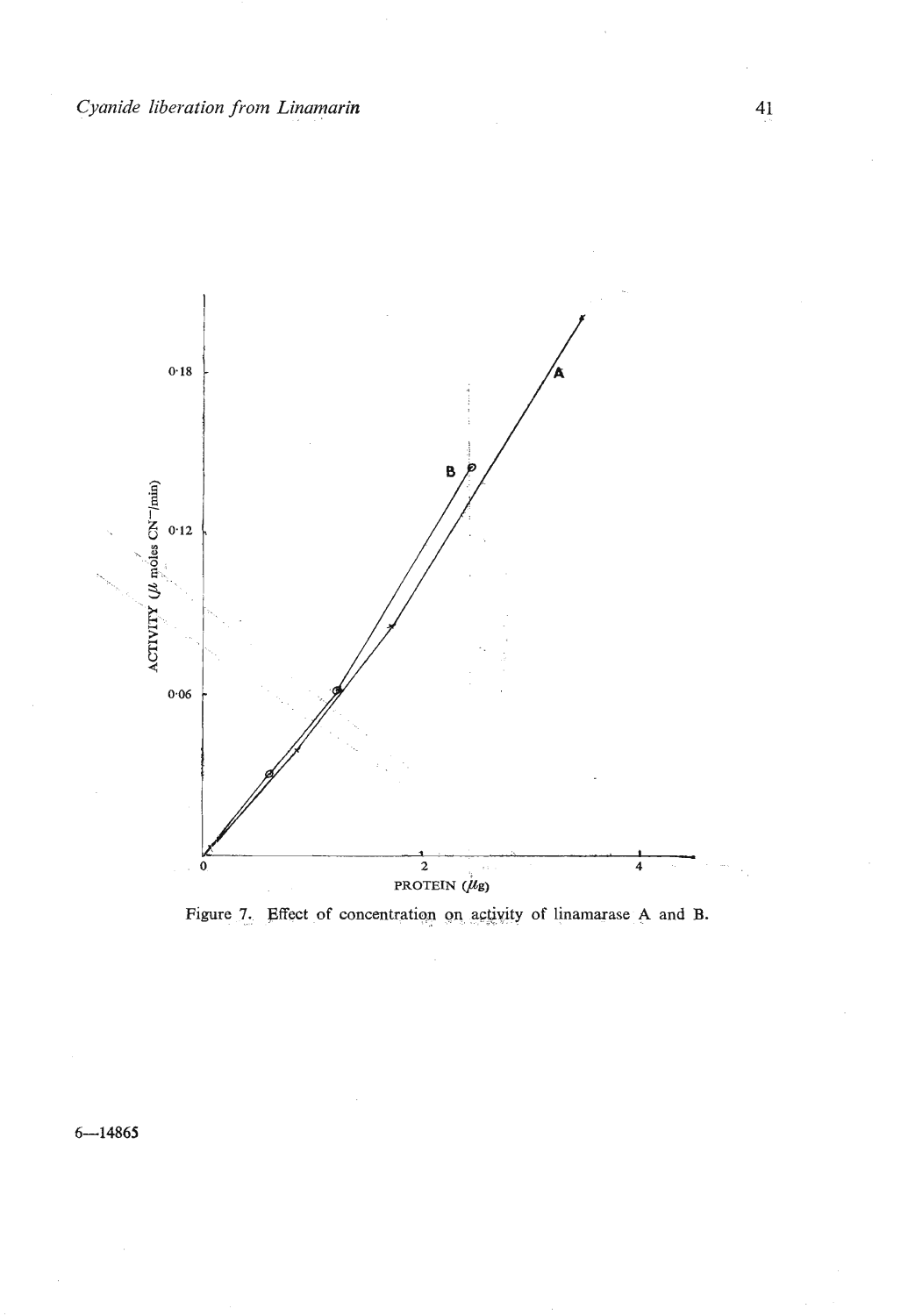ķ,



Figure 8. Lineweaver-Burk plots of linamarase A and B.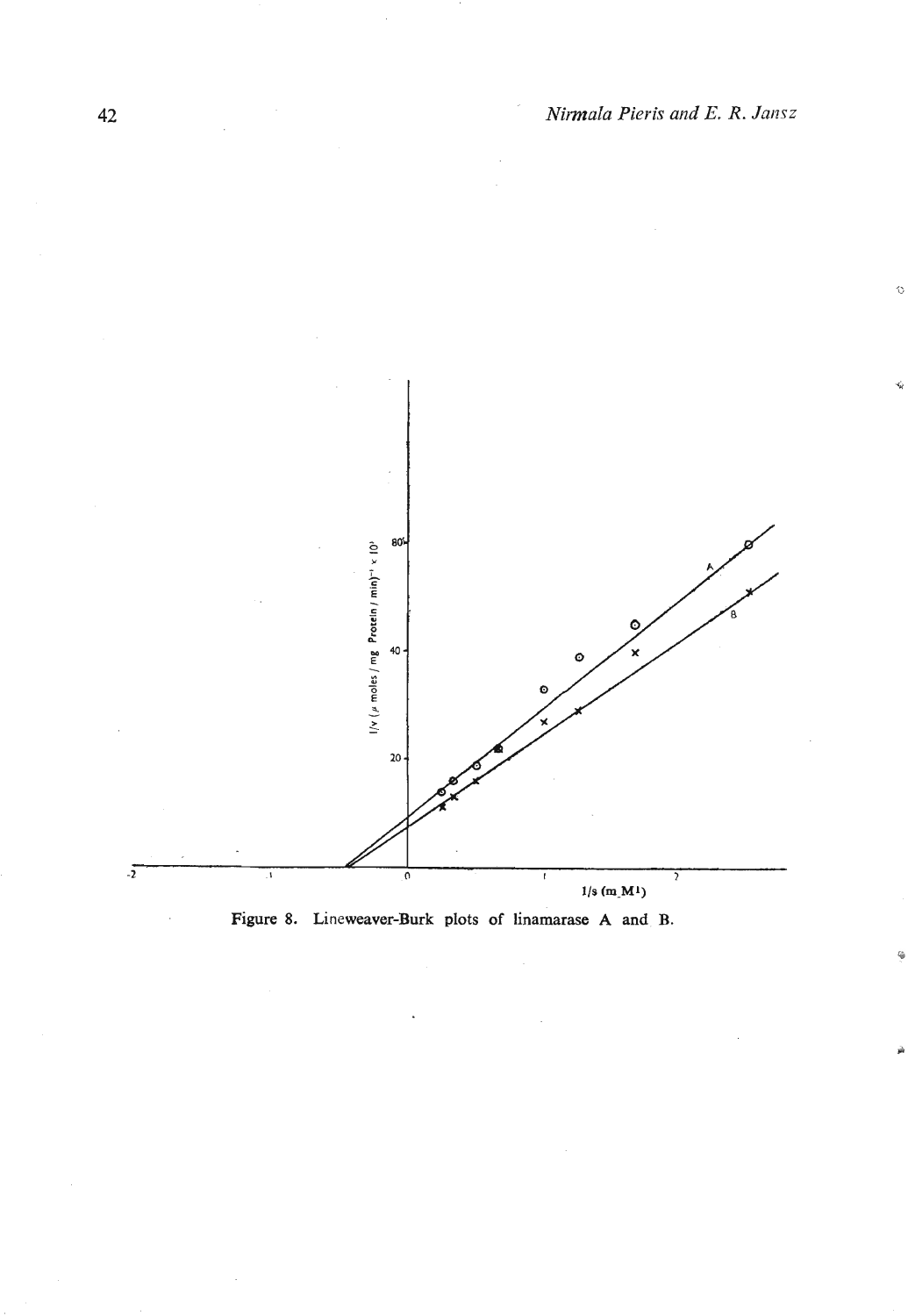

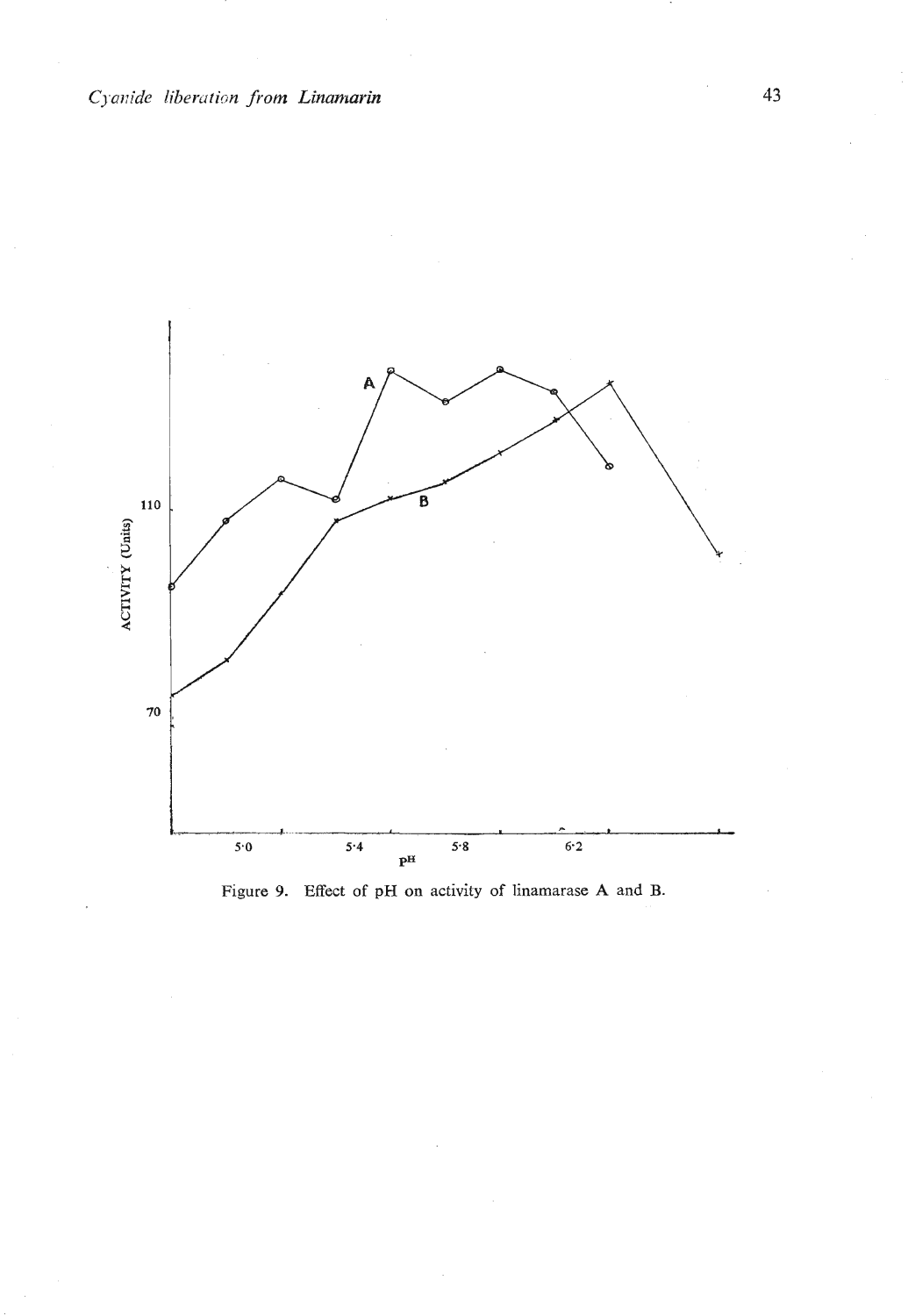$\alpha$ 

Ġ

 $\mathbb C$ 



**Figure 10. Arrhenius plots of rate of reaction at varying temperatures for linamarase A and B.**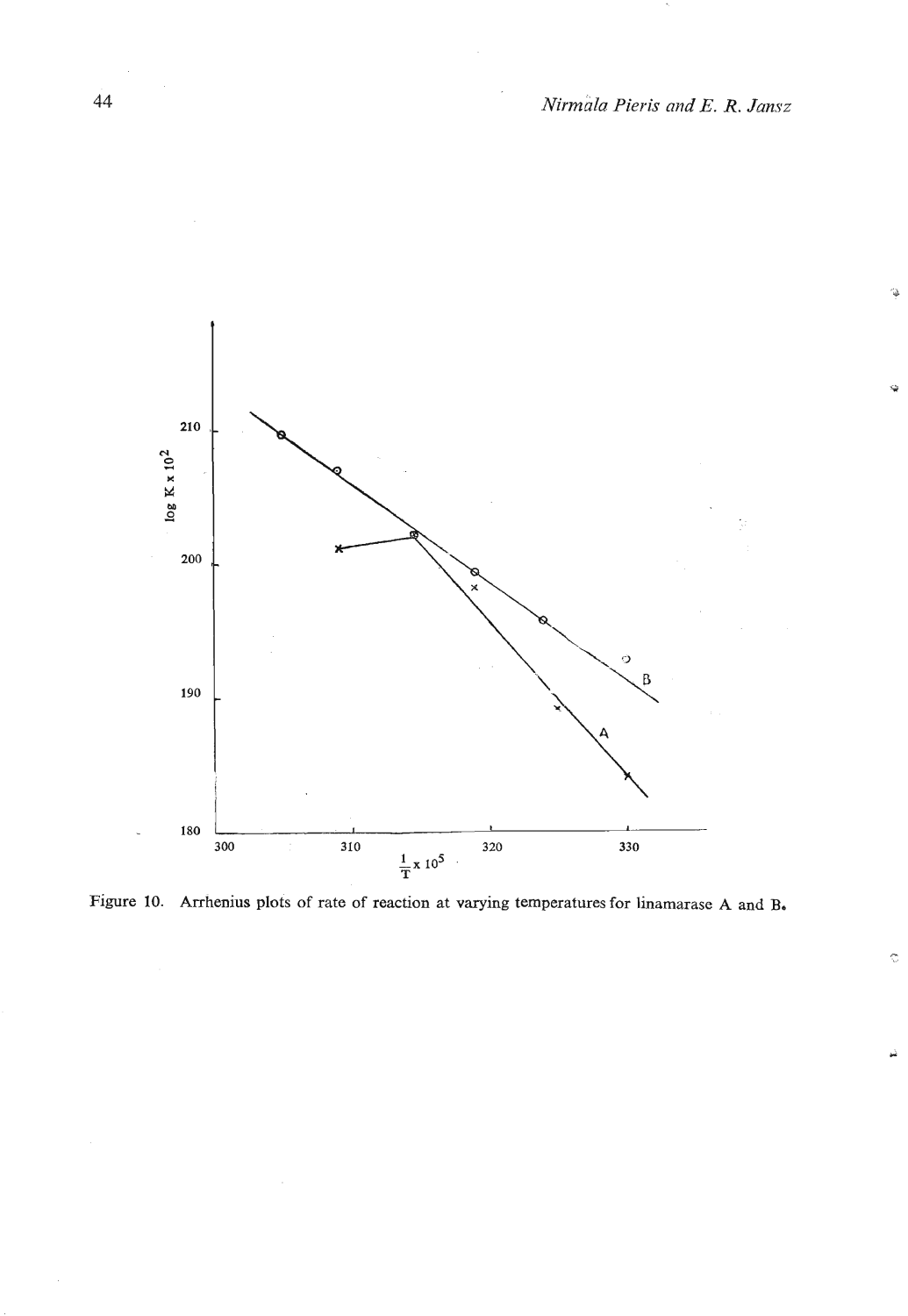¢j



N.

45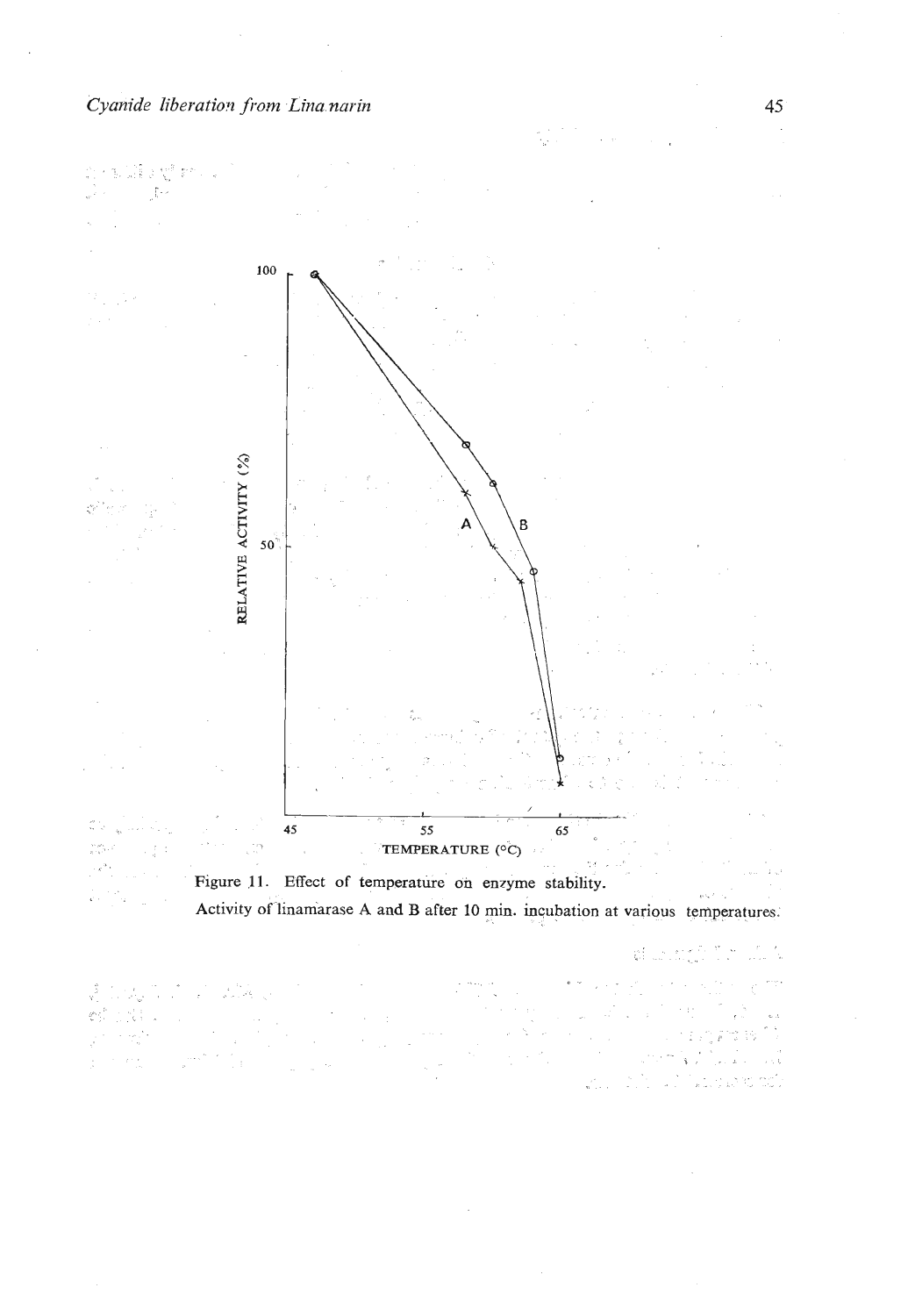Õ

Ġ

#### **3.6.** Electrophoretic mobility

Paper electrophoresis of linamarase A and B showed that they had a vastly different electrophoretic mobility. In each case only one protein band was detected. Limamarase A and B migrated 23 and 8 mm respectively after electrophoresis for  $1\frac{1}{2}$  h.

# **4.** Discussion **a a a a a a a a**

These studies confirm that the major cyanogenic glucoside of manioc is linamarin.<sup>2, 9, 12</sup> Some doubts were entertained on this point due to the incorrect  $R_f$  values reported in the literature.<sup>5</sup> However, the identification of acetone as a hydrolytic product of the glucoside confirmed that the glucoside was linamarin and not lotaustralin which would have given ethyl-methyl ketone on hydrolysis. The purity of the compound was illustrated by the liberation of theoretical amounts of glucose and **HCN** from a known quantity of linamarin as well as the melting point of the linamarin isolated.

The presence of at least two linamarin hydrolysing enzymes in manioc rind is illustrated by the separation on the DEAE-cellulose column. Electrophoretic studies show that these two enzymes migrate at distinctly different rates. The enzymes also show a major difference in their activation energies and minor variations in their pH activity curves and temperature activity curves. Although the rate of reaction of linamarase A and B begin to be depressed at  $45^{\circ}$  and  $65^{\circ}$ C respectively their rates of deactivation in the absence of substrate are very similar. This may be due to the relative stabilisation of linamarase B to temperature due to the presence of the substrate.

The enzyme concentration-activity curves of both linamarase **A** and B show positive deviations; the extent of enhancement in the range of about  $20\%$  for a four fold increase in concentration and was very reproducible. It is possible that the enhancement is due to dimerisation or polymerisation.

The presence of more than one linamarase in the tissue is interesting especially as several kinetic properties of the two enzymes are similar. It suggests the presence of multiple genes for linamarase biosynthesis and might provide a reason for the absence of acyanogenic varieties in manioc, (whereas acyanogenic forms are present in several other cyanogenic plants).

#### **Acknowledgements**

The authors thank the Director, CISIR, for facilities provided, Mr. E. E. JeyaRaj, Head, Industrial Microbiology Section, CISIR, for encouragement, Dr. S. Senthe Shanmuganathan for advice for and carrying out electrophoresis experiments, Miss N. T. Amerasinghe for drawing the figures in this paper and Mrs. I. Bandara for secretarial assistance.